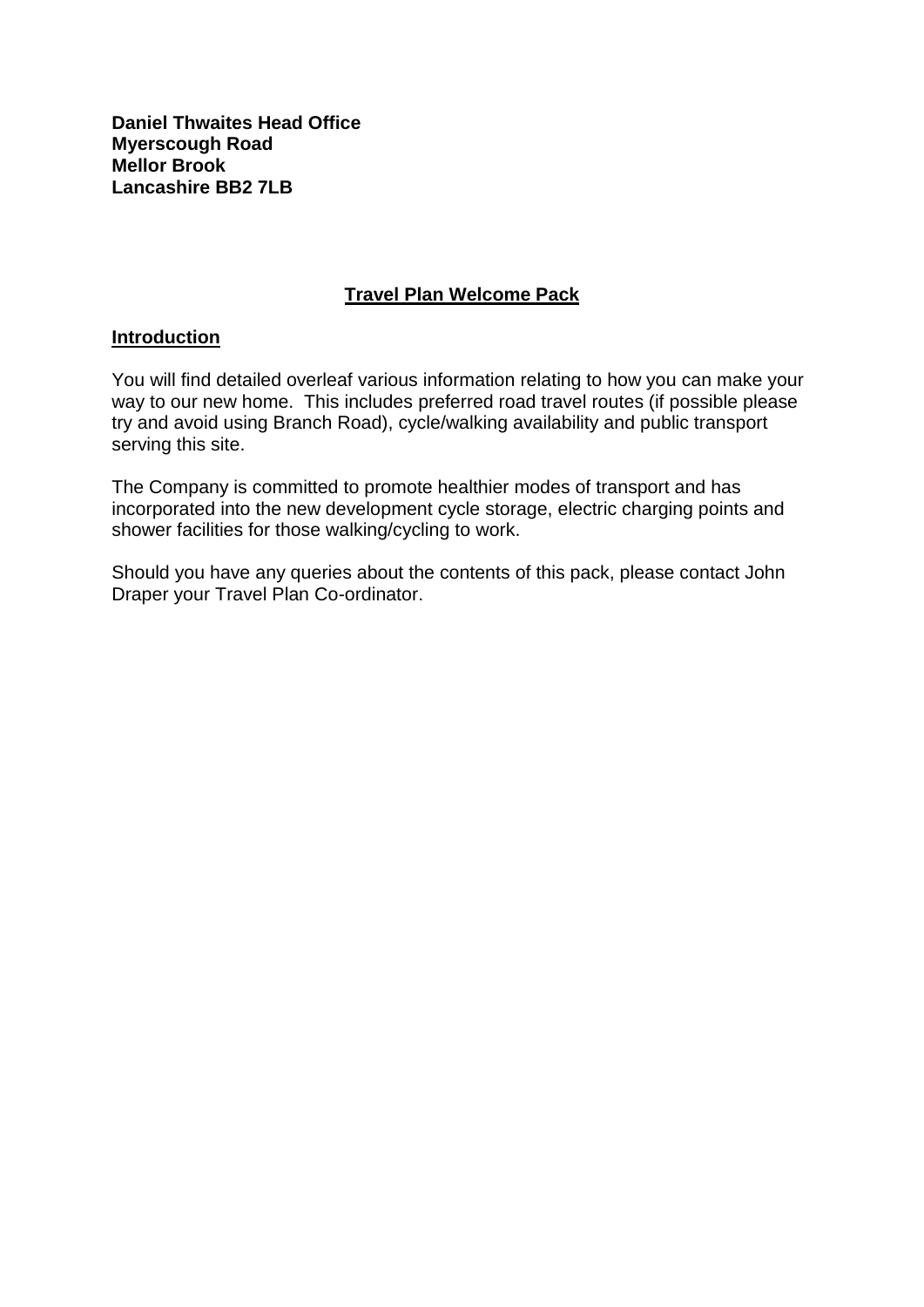# **Cycling to work**

There is an extensive cycle network in the vicinity of Sykes Holt (Please see the attached Cycling in Pendle leaflet). On site we have two cycle racks (one covered) and shower facilities in the brewery, please see the plan in Appendix 1.

The Company also subscribes to the Cycle2work scheme details of which can be found on the hub; this allows employees to use salary sacrifice to purchase a bike and make a tax saving.

A 5% discount is available on all purchases from;

MTB Monster on Longsight Rd (2 mins from new site) - [https://www.mtbmonster.com](https://www.mtbmonster.com/) Main contacts are Hannah or Paul- [mtbmonsterhh@gmail.com](mailto:mtbmonsterhh@gmail.com) or [01254 814238](https://www.google.co.uk/search?q=mtb+mionster&oq=mtb+mionster&aqs=chrome..69i57j35i39j0j69i60l3.3677j0j7&sourceid=chrome&ie=UTF-8)

Also please contact Carol Manley should you need a puncture repair kit or any reflective vests.

There is also the potential to set up a "Bike User Group" once we have established the number of people cycling to work.

Please find attached a copy of the Cycling in Pennine Lancashire leaflet. More detailed cycle route information can be found on the National Cycle Network, Sustrans website, [www.sustrans.org.uk](http://www.sustrans.org.uk/)

#### **Walking to work/Lunch time recreation**

The site has public footpaths up to the entrance and shower facilities are available in the brewery for anyone walking to work. Additionally, the Company will supply reflective clothing and personal safety alarms should anyone walking to work require them.

An extract from the OS sheet showing public footpaths nearby (shown in a broken green line) is attached in Appendix 2.